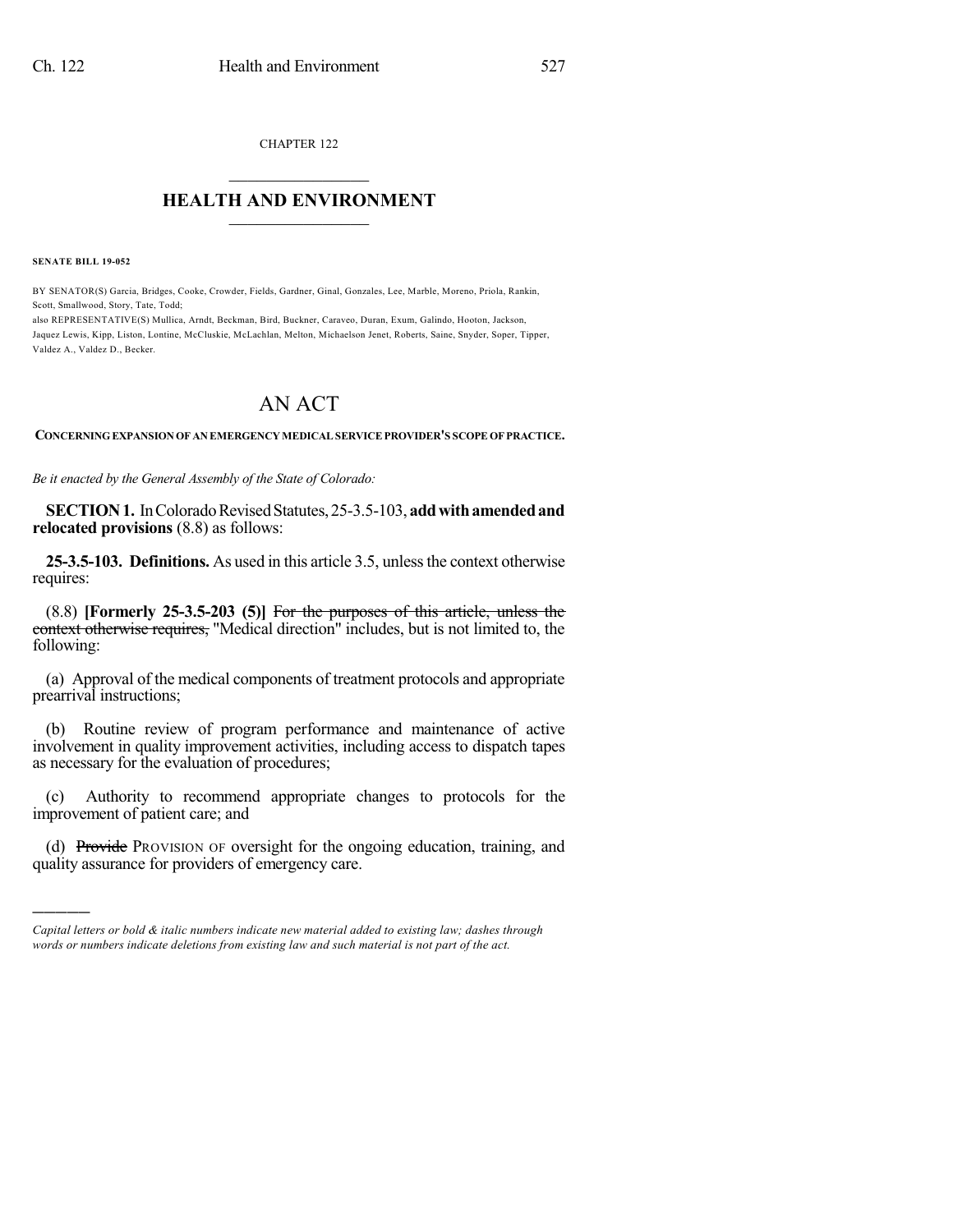**SECTION 2.** In Colorado Revised Statutes, 25-3.5-203, **amend** (1)(b)(IV) and  $(1)(b)(V)$ ; and **add**  $(1)(b)(VI)$  as follows:

**25-3.5-203. Emergency medicalservice providers- certification - renewal of certificate - duties of department - rules - criminal history record checks**  definitions. (1) (b) The department shall certify emergency medical service providers. The board shall adopt rules for the certification of emergency medical service providers. The rules must include the following:

(IV) Disciplinary sanctions, which shall MUST include provisions for the denial, revocation, and suspension of certificates and the suspension and probation of certificate holders; and

(V) An appeals process pursuant to sections  $24-4-104$  and  $24-4-105$  C.R.S., that is applicable to department decisions in connection with certifications and sanctions; AND

(VI) A STATEMENT THAT AN EMERGENCY MEDICAL SERVICE PROVIDER MAY PRACTICE IN A CLINICAL SETTING,AS DEFINED IN SECTION 25-3.5-207(1)(a), SUBJECT TO THE REQUIREMENTS OF SECTION 25-3.5-207AND RULES ADOPTED BY THE BOARD.

**SECTION 3.** In Colorado Revised Statutes, 25-3.5-205, **amend** (2) and (5)(a) as follows:

**25-3.5-205. Emergencymedicalserviceproviders-investigation-discipline.** (2) An emergency medical service provider, THE MEDICAL SUPERVISOR OF AN EMERGENCY MEDICAL SERVICE PROVIDER IN A CLINICAL SETTING, AS THOSE TERMS ARE DEFINED IN SECTION 25-3.5-207 (1), the employer of an emergency medical service provider, a medical director, and a physician providing medical direction of an emergency medical service provider shall report to the department any misconduct that is known or reasonably believed by the person to have occurred.

(5) For the purposes of this section:

(a) "Medical director" means a physician who supervises certified PROVIDES MEDICAL DIRECTION TO emergency medical service providers consistent with the rules adopted by the executive director or chief medical officer, as applicable, under section 25-3.5-206.

**SECTION 4.** In Colorado Revised Statutes, 25-3.5-206, **amend** (4)(a) introductory portion,  $(4)(a)(III)$ , and  $(4)(a.5)(I)$ ; and **add** (5) as follows:

**25-3.5-206. Emergencymedicalpractice advisorycouncil- creation-powers and duties- emergency medicalservice provider scope of practice - definitions - rules.** (4) (a) The director or, if the director is not a physician, the chief medical officer shall adopt rules in accordance with article 4 of title 24  $C.R.S.,$  concerning the scope of practice of emergency medical service providers. For prehospital care. The rules must include the following:

(III) Criteria for requests to waive the scope of practice rules IN A PREHOSPITAL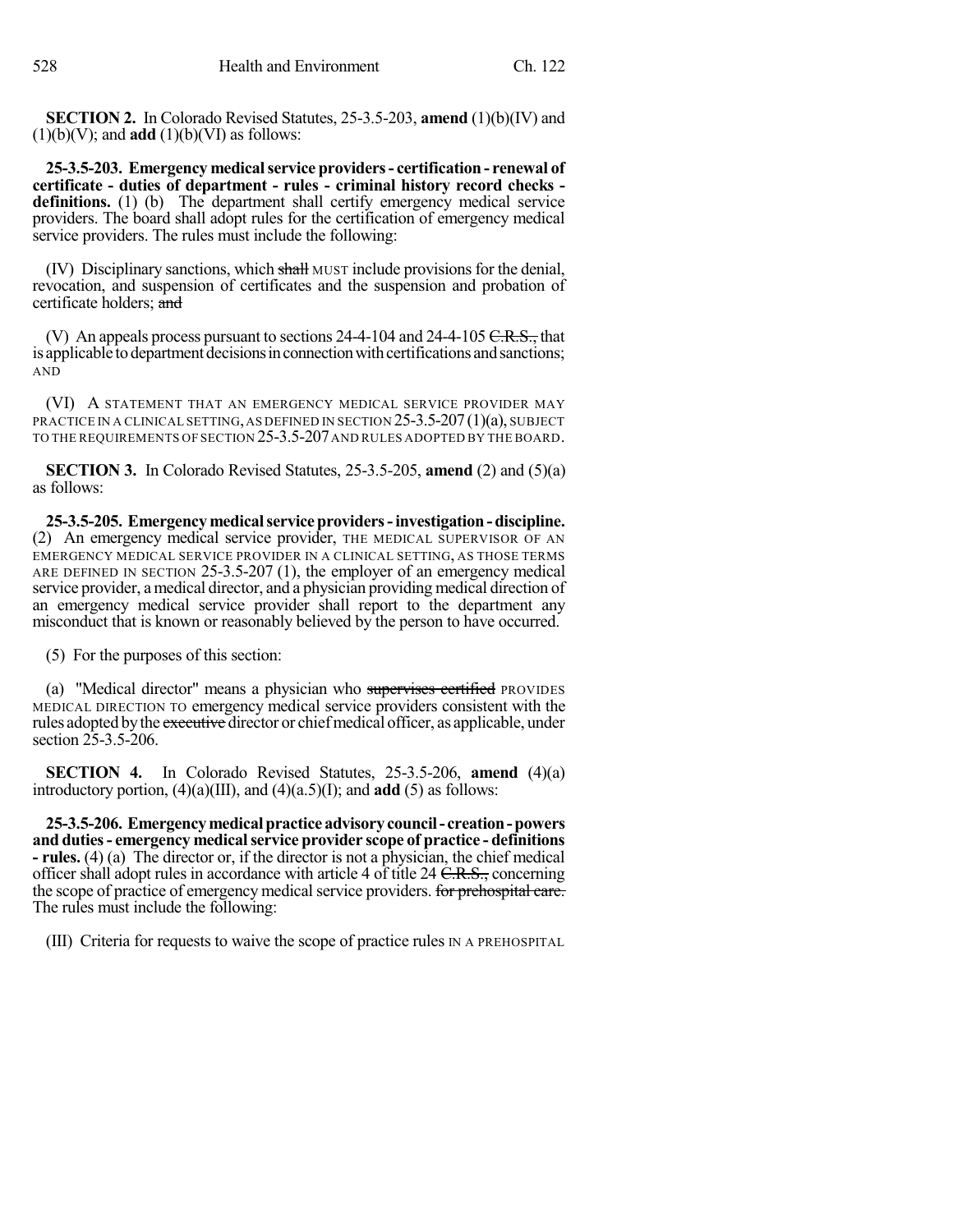SETTING and the conditions for such THE waivers;

(a.5) (I)  $\Theta$  in or before January 1, 2018, The director or, if the director is not a physician, the chief medical officer shall adopt rules in accordance with article 4 of title 24 <del>C.R.S.,</del> concerning the scope of practice of a community paramedic. An emergency medical service provider's endorsement as a community paramedic, issued pursuant to the rules adopted under section 25-3.5-203.5, is valid for as long as the emergency medical service provider maintains his or her certification by the department.

(5) AS USED IN THIS SECTION:

(a) "INTERFACILITY TRANSPORT" HAS THE MEANING SET FORTH IN SECTION  $25 - 3.5 - 207$  (1)(c).

(b) "PREHOSPITAL SETTING" MEANS ONE OF THE FOLLOWING SETTINGS IN WHICH AN EMERGENCY MEDICAL SERVICE PROVIDER PERFORMS PATIENT CARE,WHICH CARE IS SUBJECT TO MEDICAL DIRECTION BY A MEDICAL DIRECTOR:

(I) AT THE SITE OF AN EMERGENCY;

(II) DURING EMERGENCY TRANSPORT; OR

(III) DURING INTERFACILITY TRANSPORT.

(c) "SCOPE OF PRACTICE" HAS THE MEANING SET FORTH IN SECTION 25-3.5-207  $(1)(f)$ .

**SECTION 5.** In Colorado Revised Statutes, **add** 25-3.5-207 as follows:

**25-3.5-207. Ability of certified emergencymedicalservice providersto work in clinical settings - restrictions - definitions - rules.** (1) AS USED IN THIS SECTION, UNLESS THE CONTEXT OTHERWISE REQUIRES:

(a) "CLINICAL SETTING" MEANS A HEALTH FACILITY LICENSED OR CERTIFIED BY THE DEPARTMENT PURSUANT TO SECTION 25-1.5-103 (1)(a).

(b) "IN-SCOPE TASKS AND PROCEDURES" MEANS TASKS AND PROCEDURES PERFORMED BY AN EMERGENCY MEDICAL SERVICE PROVIDER WITHIN THE EMERGENCY MEDICAL SERVICE PROVIDER'S SCOPE OF PRACTICE.

(c) "INTERFACILITY TRANSPORT"MEANS THE MOVEMENT OF A PATIENT FROM ONE LICENSED HEALTH CARE FACILITY TO ANOTHER LICENSED HEALTH CARE FACILITY.

(d) "MEDICAL SUPERVISION" MEANS THE OVERSIGHT, GUIDANCE, AND INSTRUCTIONS THAT A MEDICAL SUPERVISOR PROVIDES TO AN EMERGENCY MEDICAL SERVICE PROVIDER.

(e) "MEDICAL SUPERVISOR" MEANS A COLORADO-LICENSED PHYSICIAN, PHYSICIAN ASSISTANT, ADVANCED PRACTICE NURSE, OR REGISTERED NURSE.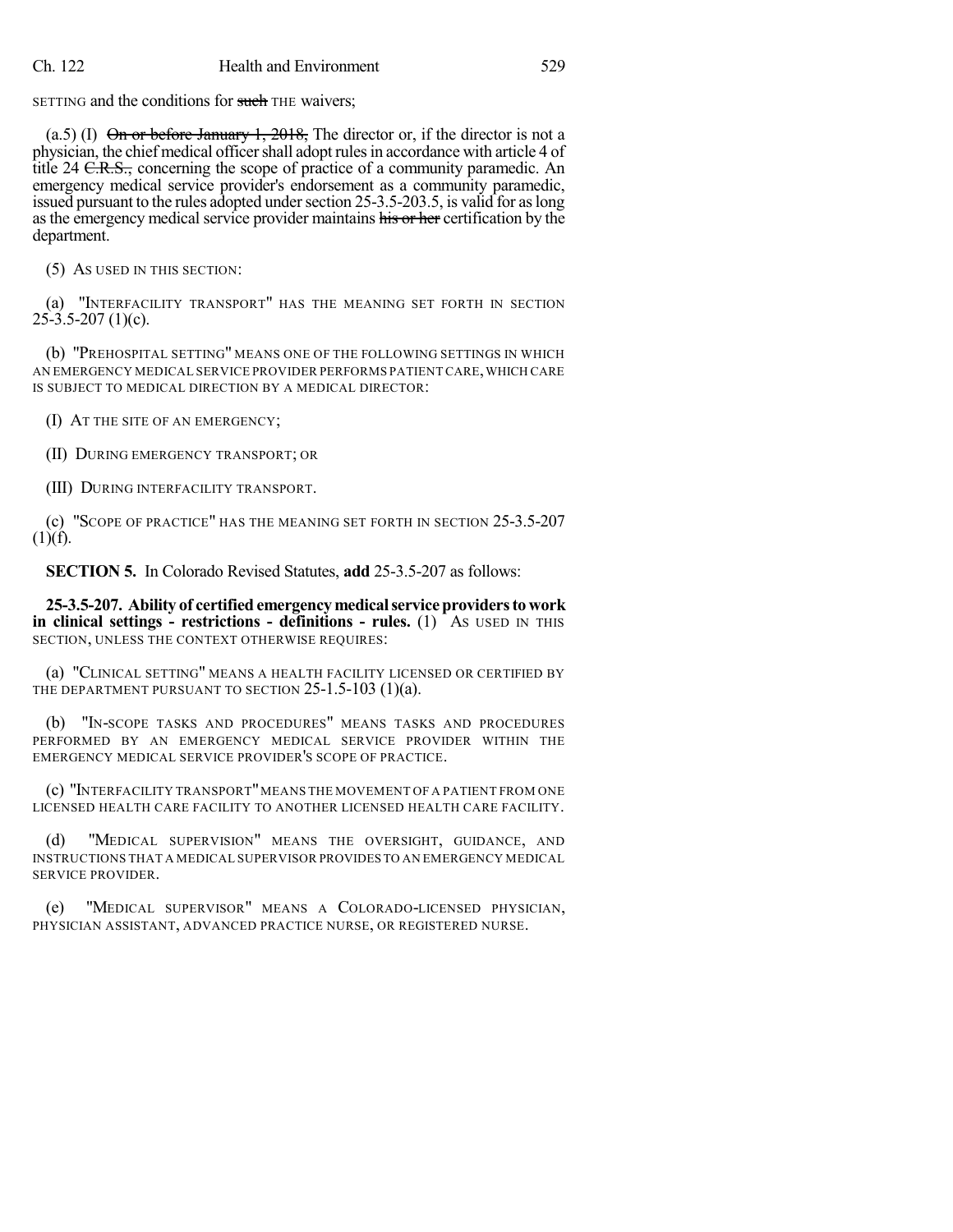(f) "SCOPE OF PRACTICE" MEANS THE TASKS, MEDICATIONS, AND PROCEDURES THAT AN EMERGENCY MEDICAL SERVICE PROVIDER IS AUTHORIZED TO PERFORM OR ADMINISTER IN ACCORDANCE WITH SECTIONS 25-3.5-203AND 25-3.5-206AND RULES PROMULGATED PURSUANT TO THOSE SECTIONS.

(2) IN ACCORDANCE WITH THE LIMITATIONS CONTAINED IN THIS ARTICLE 3.5, AN EMERGENCY MEDICAL SERVICE PROVIDER MAY WORK IN A CLINICAL SETTING SUBJECT TO THE FOLLOWING CONDITIONS:

(a) THE EMERGENCY MEDICAL SERVICE PROVIDER MAY PERFORM ONLY TASKS AND PROCEDURES THAT ARE WITHIN THE EMERGENCY MEDICAL SERVICE PROVIDER'S APPLICABLE SCOPE OF PRACTICE;

(b) THE EMERGENCY MEDICAL SERVICE PROVIDER SHALL PERFORM IN-SCOPE TASKS AND PROCEDURES PURSUANT TO ORDERS OR INSTRUCTIONS FROM, AND UNDER THE MEDICAL SUPERVISION OF, A MEDICAL SUPERVISOR;

(c) MEDICAL SUPERVISION MUST BE PROVIDED BY A MEDICAL SUPERVISOR WHO IS IMMEDIATELY AVAILABLE AND PHYSICALLY PRESENT AT THE CLINICAL SETTING WHERE THE CARE IS BEING DELIVERED TO PROVIDE OVERSIGHT, GUIDANCE, OR INSTRUCTION TO THE EMERGENCY MEDICAL SERVICE PROVIDER DURING THE EMERGENCY MEDICAL SERVICE PROVIDER'S PERFORMANCE OF IN-SCOPE TASKS AND PROCEDURES;

(d) THE MEDICAL SUPERVISOR OF THE EMERGENCY MEDICAL SERVICE PROVIDER MUST BE LICENSED IN GOOD STANDING; AND

(e) EACH CLINICAL SETTING AT WHICH AN EMERGENCY MEDICAL SERVICE PROVIDER PERFORMS IN-SCOPE TASKS AND PROCEDURES PURSUANT TO THIS SECTION SHALL, IN COLLABORATION WITH ITS MEDICAL STAFF, ESTABLISH OPERATING POLICIES AND PROCEDURES THAT ENSURE THAT EMERGENCY MEDICAL SERVICE PROVIDERS PERFORM TASKS AND PROCEDURES AND ADMINISTER MEDICATIONS WITHIN THEIR SCOPE OF PRACTICE.

(3) NOTHING IN THIS SECTION ALTERS THE AUTHORITY OF A PHYSICIAN OR REGISTERED NURSE IN A CLINICAL SETTING TO DELEGATE ACTS, INCLUDING THE ADMINISTRATION OF MEDICATIONS,THAT ARE OUTSIDE OF AN EMERGENCY MEDICAL SERVICE PROVIDER'S SCOPE OF PRACTICE PURSUANT TO SECTION 12-36-106 OR 12-38-132, AS APPROPRIATE.

(4) THE BOARD MAY PROMULGATE RULES AS NECESSARY TO IMPLEMENT THIS SECTION.

**SECTION 6. Repeal of provisions being relocated in this act.** In Colorado Revised Statutes, **repeal** 25-3.5-203 (5).

**SECTION 7. Act subject to petition - effective date - applicability.** (1) This act takes effect at 12:01 a.m. on the day following the expiration of the ninety-day period after final adjournment of the general assembly (August 2, 2019, if adjournment sine die is on May 3, 2019); except that, if a referendum petition is filed pursuant to section 1 (3) of article  $\dot{V}$  of the state constitution against this act